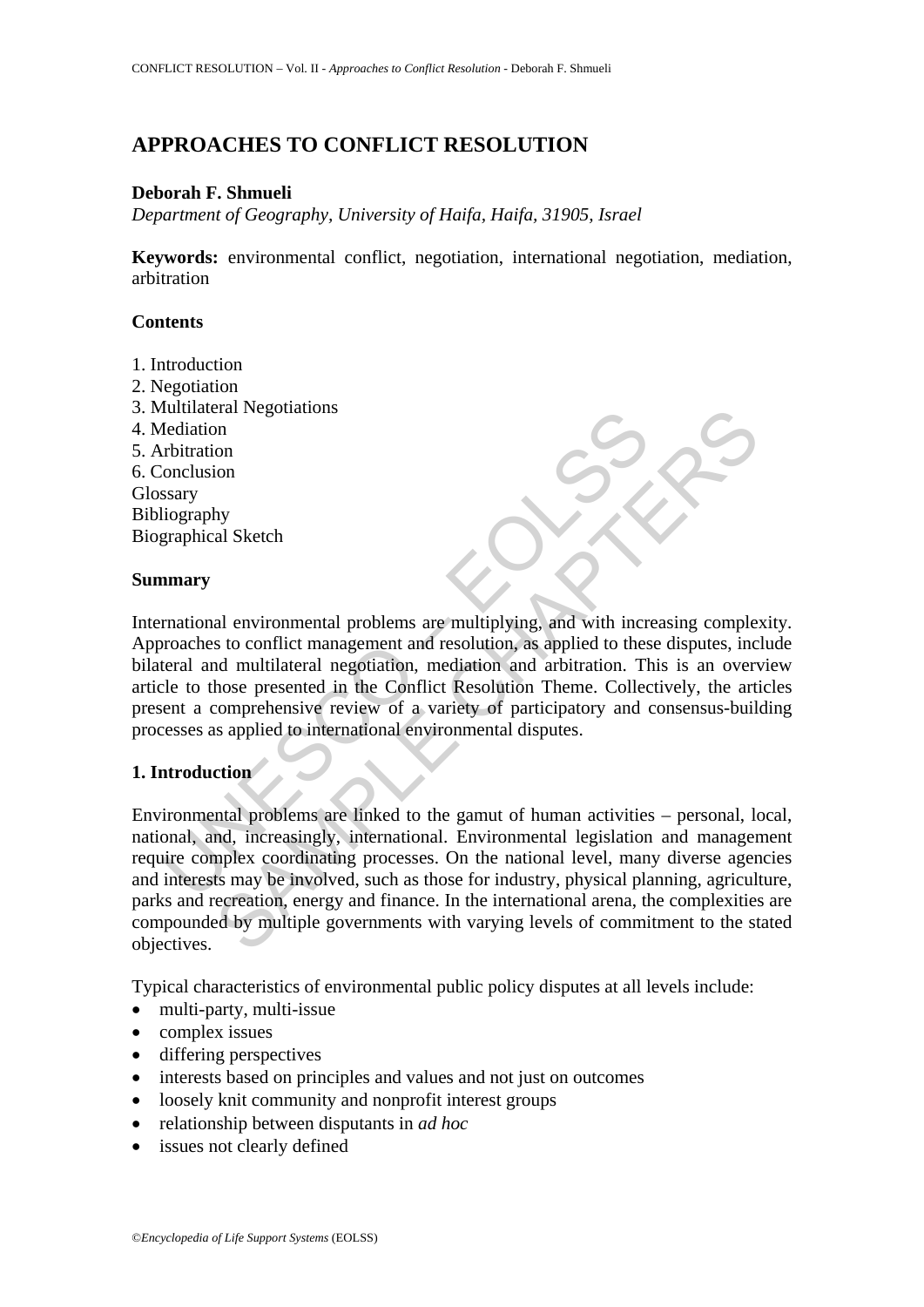- unequal resources, power and expertise
- uncertainty

Conventional dispute resolution on the international level is often entrusted to the legislative branch (by vote) or the judicial system (by law), or to an administrative arena where decisions are made according to some technical expertise. When legislative action and administrative rulings are disputed and result in court action, the focus frequently centers on technicalities of law and procedure, rather than substantive issues. The frequent dissatisfaction of the parties, when disputes are settled through these traditional channels, has led researchers and practitioners to explore alternative dispute resolution methodologies to supplement conventional systems. In recent years, scholarly attention has begun to focus on the use of social scientific knowledge to develop methods for resolving conflicts (Fisher and Ury, 1981; Raiffa, 1982; Shea, 1983; Lewicki and Litterer, 1985; Lax and Sebenius, 1986; Ury, Brett, and Goldberg, 1988; Gray, 1989; Breslin and Rubin, 1991; Pruitt and Carnevale, 1993). Substantial literature also addresses the application of these methods to environmental and public sector disputes (Bacow and Wheeler, 1984; Bingham, 1986; Amy, 1987; Susskind, 1994; Shmueli and Vranesky, 1996; Susskind, McKearnan, and Thomas-Larmer, 2000). A synopsis of some of the basic differences between the conventional and alternative approaches to dispute resolution is summarized briefly in Table 1. As with many synopses, these characterizations are true sometimes, but not always, and not along all dimensions.

| $\mu$ and $\mu$ is the comment of the contribution of $\mu$ , $\mu$ , $\mu$ , $\mu$ , $\mu$ , $\mu$ , $\mu$ , $\mu$ , $\mu$ , $\mu$ , $\mu$ , $\mu$ , $\mu$ , $\mu$ , $\mu$ , $\mu$ , $\mu$ , $\mu$ , $\mu$ , $\mu$ , $\mu$ , $\mu$ , $\mu$ , $\mu$ , $\mu$ , $\mu$ , $\mu$ , $\mu$ ,<br>Lewicki and Litterer, 1985; Lax and Sebenius, 1986; Ury, Brett, and Goldberg, 1988;<br>Gray, 1989; Breslin and Rubin, 1991; Pruitt and Carnevale, 1993). Substantial literature<br>also addresses the application of these methods to environmental and public sector<br>disputes (Bacow and Wheeler, 1984; Bingham, 1986; Amy, 1987; Susskind, 1994;<br>Shmueli and Vranesky, 1996; Susskind, McKearnan, and Thomas-Larmer, 2000). A<br>synopsis of some of the basic differences between the conventional and alternative<br>approaches to dispute resolution is summarized briefly in Table 1. As with many<br>synopses, these characterizations are true sometimes, but not always, and not along all<br>dimensions. |                                                                                                 |
|-------------------------------------------------------------------------------------------------------------------------------------------------------------------------------------------------------------------------------------------------------------------------------------------------------------------------------------------------------------------------------------------------------------------------------------------------------------------------------------------------------------------------------------------------------------------------------------------------------------------------------------------------------------------------------------------------------------------------------------------------------------------------------------------------------------------------------------------------------------------------------------------------------------------------------------------------------------------------------------------------------------------|-------------------------------------------------------------------------------------------------|
| <b>Traditional Approach</b>                                                                                                                                                                                                                                                                                                                                                                                                                                                                                                                                                                                                                                                                                                                                                                                                                                                                                                                                                                                       | <b>Alternative</b><br><b>Dispute</b><br><b>Resolution</b><br><i>Methodologies</i>               |
| Crises force policy choices                                                                                                                                                                                                                                                                                                                                                                                                                                                                                                                                                                                                                                                                                                                                                                                                                                                                                                                                                                                       | Early discussion of policy options                                                              |
| Little contact or personal exchange<br>amongst stakeholders                                                                                                                                                                                                                                                                                                                                                                                                                                                                                                                                                                                                                                                                                                                                                                                                                                                                                                                                                       | Face-to-face discussion among parties to<br>encourage candor and trust                          |
| Polarization occurs before options can<br>be explored                                                                                                                                                                                                                                                                                                                                                                                                                                                                                                                                                                                                                                                                                                                                                                                                                                                                                                                                                             | Interests explored rather than positions<br>immediately taken                                   |
| Facts<br>selectively used<br>support<br>to<br>partisan positions                                                                                                                                                                                                                                                                                                                                                                                                                                                                                                                                                                                                                                                                                                                                                                                                                                                                                                                                                  | Experts used to help establish and clarify<br>factual issues                                    |
| Outcome can include frustration and<br>residual distrust                                                                                                                                                                                                                                                                                                                                                                                                                                                                                                                                                                                                                                                                                                                                                                                                                                                                                                                                                          | Explicitly collaborative, but does not try to<br>hide disagreements                             |
| No neutral convenor assists parties<br>explore issues and negotiate                                                                                                                                                                                                                                                                                                                                                                                                                                                                                                                                                                                                                                                                                                                                                                                                                                                                                                                                               | Neutral convenor may<br>assist parties<br>identify issues, clarify fact, and explore<br>options |
|                                                                                                                                                                                                                                                                                                                                                                                                                                                                                                                                                                                                                                                                                                                                                                                                                                                                                                                                                                                                                   |                                                                                                 |

Table 1: Alternative contrasted with traditional approaches to public policy making

Another basic caveat is that alternative dispute resolution techniques may lead as readily to socially unjust outcomes as is the case for traditional means. This necessitates that conflict managers be trained to be aware of social-justice aspects of conflict resolution and the ethical dilemmas that arise. The processes should aim to increase the gains for all groups involved in the conflict, rather than only for some. Susskind and Cruikshank (1987) identify four characteristics of good negotiated settlements: fairness, efficiency, wisdom and stability. To expand on this, criteria for evaluating methods of conflict management include: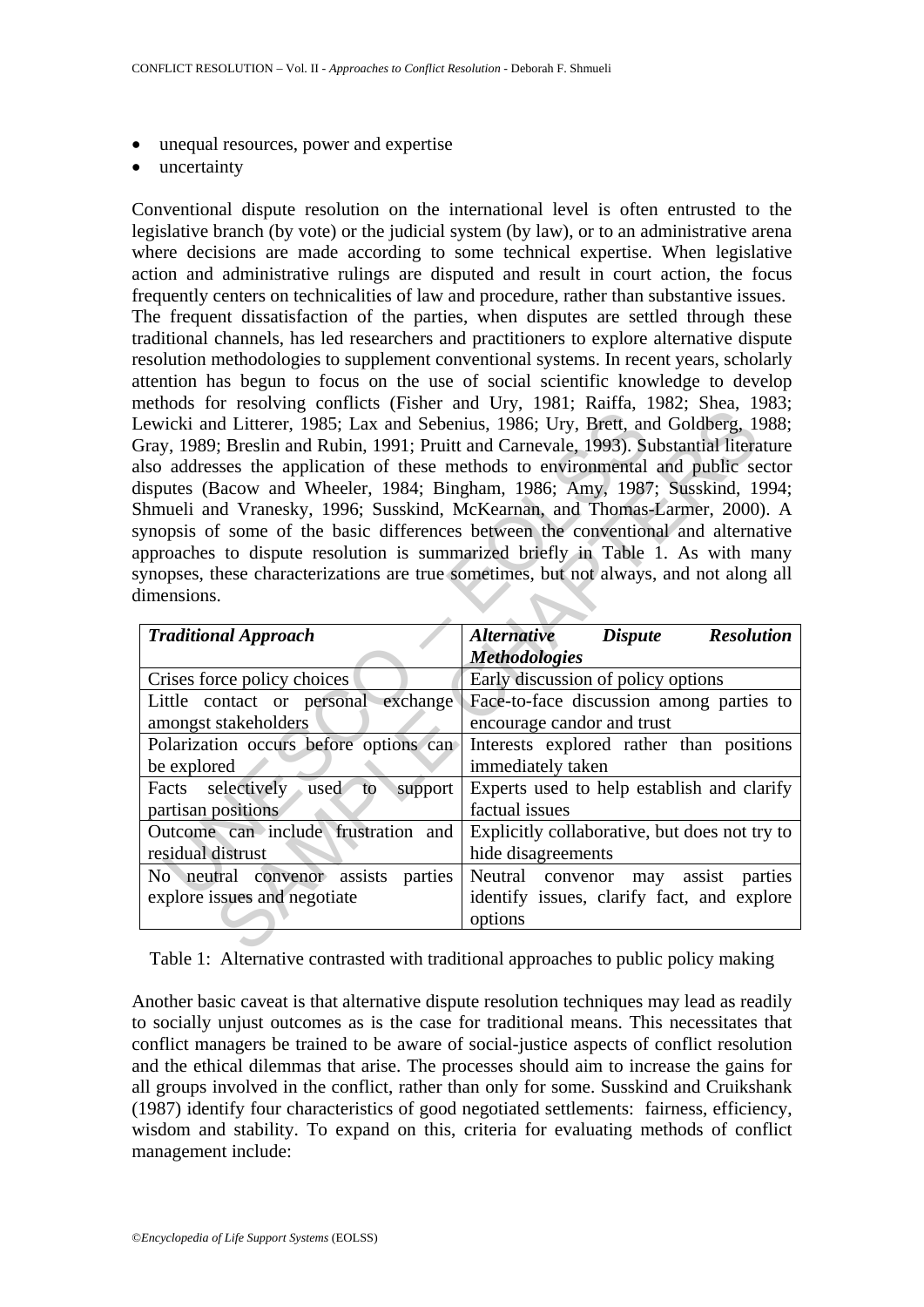- agreement: leads to agreement if agreement is possible
- maximizes interests: maximizes legitimate interests of each side:
	- o personal interests
	- o mutual interests
- fair: resolves conflicting interests fairly:
	- o appears fair in retrospection
	- o does not unnecessarily impinge on outside interests
	- o sets a good precedent for the future
- durable: produces durable agreements
- efficient: produces quick, low-cost decisions
- stable: improves (or does not damage) relationships between parties
- adaptable: works in a variety of situations and conflict types

The contention is that outcomes produced by negotiated settlements (alternative dispute resolution methodologies) often satisfy these conditions better than those reached by litigation or political compromise (traditional approaches).

contention is that outcomes produced by negotiated settlements sultion methodologies) often satisfy these conditions better than ation or political compromise (traditional approaches).<br>The are a variety of participatory an ition is that outcomes produced by negotiated settlements (alternative dis<br>methodologies) often satisfy these conditions better than those reached<br>r political compromise (traditional approaches).<br>a variety of participatory There are a variety of participatory and consensus-building processes in public policy, ranging from stylized and rhetorical, to interactional and communicative, to dynamic and transformative. Approaches to conflict resolution, as applied to international environmental disputes, include negotiation, mediation and arbitration. The four contributors to the Conflict Resolution Theme are all outstanding researchers in the field of environmental decision-making. Collectively they present a comprehensive review of the many approaches, tactics and expedients employed before a settlement is reached, as well as offering keen insights into the utility of their varied mechanisms.

Fen Osler Hampson details the various aspects, systems and approaches to negotiation. William Zartman addresses negotiation from the uniquely multilateral aspect. Sandra Kaufman deals with the various approaches to mediation. In the international sphere, environmental conflict resolution often begins through diplomacy and involves arbitration. Special organizations have been created, with their supporting governing boards, secretariats and international legal conventions (Bjorkbom, 1990). The article in this section by Lisa Bingham and David Prell details these instruments.

# **2. Negotiation**

Hampson deals with the complex phenomenon of international negotiation. He provides a road map to the varying approaches and methodologies to a field that has yet to establish generally accepted theoretical models for studying international bargaining and negotiating behavior. By syncretizing the definitions of "negotiation" by scholars of the field, he highlights both its potentials and its hazards, rejecting the assumption that the process itself is necessarily optimal or leads to the best outcome for any or all concerned parties. There are major cases of states with the most power and resources obstructing the will of the vast majority of other participants. However, the reverse is also possible. For example, the rules and norms that govern many large-scale international conferences dealing with the environment operate under consensus-based rules of negotiation, giving everybody a potential veto and small states a disproportionate leverage over the process. They may also involve parties not at the negotiating table, but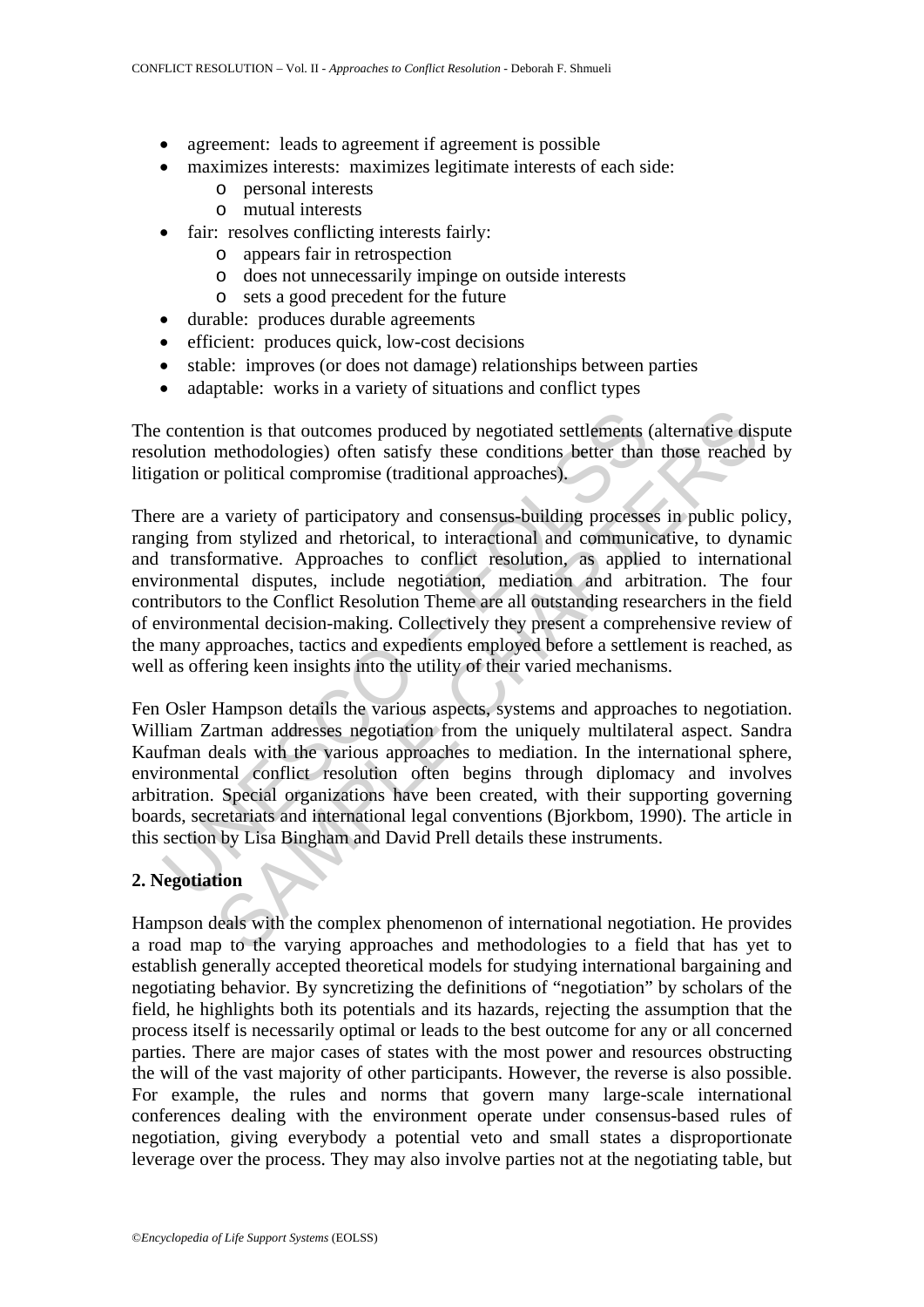whose interests are affected by the outcome. In the case of global warming and other overarching, world-wide environmental conditions, the issues involve the fate of generations as yet unborn.

In his section on the approaches to the study of international negotiation, Hampson uses a threefold categorization. "Structural analysis" emphasizes the role of power in bargaining relationships although, for many reasons, the strong do not always prevail over the weak. The weaknesses that he finds in this approach are that the concept of power is ambiguous and highly context-specific, and that the approach is more amenable to bilateral than multilateral negotiations. This difficulty in relation to multilateral negotiation is dealt with specifically in the article by Zartman.

imizers and that bargaining payoffs can be quantified. It is within<br>mpson describes game theory, linkage analysis and concession an<br>there is no evidence to support the assumption that actors will<br>mal solutions once the rel s and that bargaining payoffs can be quantified. It is within this approach<br>lescribes game theory, linkage analysis and concession analysis. He caut<br>lescribes game theory, linkage analysis and concession analysis. He caut<br> "Decisional analysis" utilizes models which assume that all individuals are utility maximizers and that bargaining payoffs can be quantified. It is within this approach that Hampson describes game theory, linkage analysis and concession analysis. He cautions that there is no evidence to support the assumption that actors will automatically seek optimal solutions once the relevant payoff structure is identified. He also notes the changeability of preferences over time in a protracted negotiation, and that reality is never as clear-cut as laboratory games. "Process analysis" addresses the context of international negotiation and how it affects actors' choices and decision-making. These approaches view the process in terms of phases where different situational pressures, cognitive influences, personality and interaction factors may impinge on negotiation behavior and influence outcomes. Within this category he deals with institutional bargaining that is characterized by linkages and transnational alliances among interest groups; staging and sequencing analysis, which pays special attention to the dynamics of the process and the ability of negotiations to move from one phase to another; cognitive analysis, which stresses the limits of rational choice, and the psychological impediments that constrain negotiating choices; and third-party mediation as a means of facilitating conflict resolution. The article by Kaufman expands on the various mediation methodologies employed and analyzes their efficacy.

While Hampson does not attribute superiority to any one of the three theoretical approaches, all of which contain valuable insights, he finds that the process-oriented models move beyond restrictive assumptions, and allow for greater empirical richness and consideration of a wider array of variables in international negotiation processes. As new issues for research, Hampson highlights the kind of leadership qualities required for different kinds of situations, and the meaning and importance of culture in negotiation. A matter of growing interest is the problem of how to deal with issues of justice, especially problems involving the "global commons", such as the environment.

-

- -

> TO ACCESS ALL THE **14 PAGES** OF THIS CHAPTER, Visit: [http://www.eolss.net/Eolss-sampleAllChapter.aspx](https://www.eolss.net/ebooklib/sc_cart.aspx?File=E1-40-03)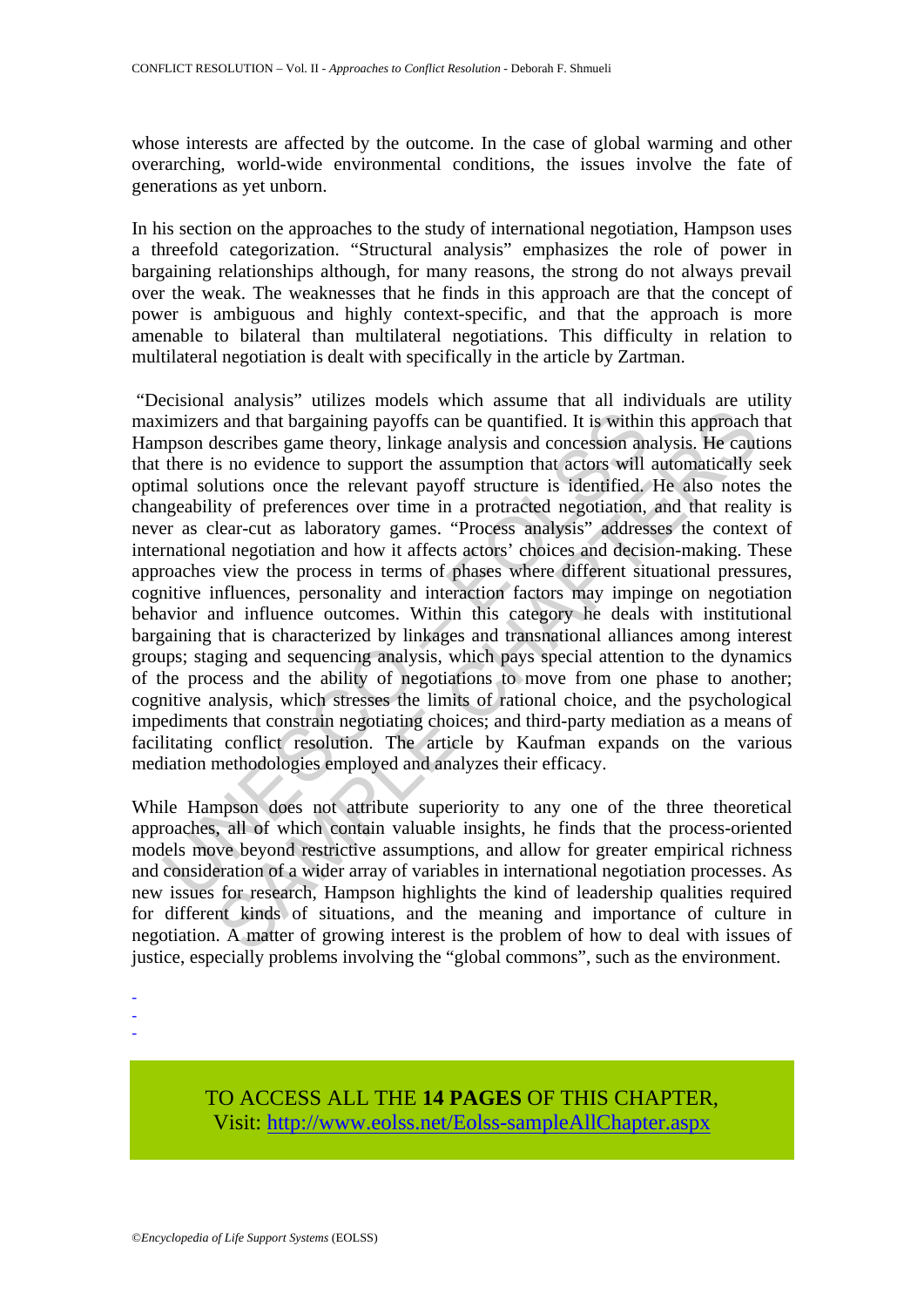#### **Bibliography**

Amy, D. (1987). *The Politics of Environmental Mediation*. New York, NY: Columbia University Press. [This book is a critical exploration of the advantages and disadvantages of environmental mediation, and explores its political promises and pitfalls.]

Bacow, L. and Wheeler, M. (1984). *Environmental Dispute Resolution*. New York, NY: Plenum. [A compilation of environmental case studies which illustrate both the promise and difficulties of mutual gains negotiation methodologies. The mode of analysis presented draws heavily from decision theory. The book contains exercises following each case description and is an excellent textbook for students of environmental dispute resolution.]

Bingham, G. (1986). *Resolving Environmental Disputes: A Decade of Experience*. Washington, D. C.: Conservation Foundation. [Bingham, writing in 1986, looks back at the first decade of environmental dispute resolution practices, assessing both the achievements and lessons to be learned.]

Bjorkbom L. (1990). Resolution of Environmental Problems: The Use of Diplomacy, in Carroll J., *International Environmental Diplomacy: the Management and Resolution of Transfrontier Environmental Problems,* Cambridge, UK: Cambridge University Press, pp. 123-137. [This chapter focuses on diplomacy for the resolution of transboundary environmental problems and the factors which tend to constrain national governments' use of diplomacy for this purpose.]

Breslin J.W. and J.Z. Rubin (1991). *Negotiation Theory and Practice*. Cambridge, MA: Program on Negotiation Books. [This book is a compilation of articles, most of which originally appeared in the *Negotiation Journal,* and is a good source book on critical issues in contemporary negotiation theory and practice.]

Fisher R. and W. Ury (1981). *Getting to Yes: Negotiating Agreement Without Giving In*, Boston, MA: Houghton Mifflin. [This book is about the method and the basic elements of principled negotiation developed at the Harvard Negotiation Project.]

Gray B. (1989). *Collaborating: Finding Common Ground for Multiparty Problems*, San Francisco, CA: Jossey-Bass. [This book draws on organization theory to focus on collaboration as a method for solving inter-organizational problems.]

kbom L. (1990). Resolution of Environmental Problems: The Use of Dip<br>mational Environmental Diplomacy: the Management and Resolution<br>rommental Problems; Cambridge, UK: Cambridge University Press, pp. 1<br>is constrain nationa (1990). Resolution of Environmental Problems: The Use of Diplomacy, in Carry *Environmental Diplomacy*: *the Management and Resolution of Transfrogenty (We. Cambridge University Press, pp. 123-137, [This char Problems for* Innes, J. (1999). Evaluating Consensus Building, in Susskind L., McKearnan, S. and J. Thomas-Larmer (2000). *Consensus Building Handbook: A Comprehensive Guide to Reaching Agreement*, Thousand Oaks, London, New Delhi: Sage Publications, pp. 631-675. [This chapter relies on concepts drawn from the complexity sciences, best practices developed by dispute resolution professionals, ideas drawn from social theory and an extensive body of research on consensus building research to develop evaluation criteria.]

 Lax D. and J. Sebenius (1986). *The Manager as Negotiator*, New York, NY: Free Press. [The book combines scholarship on negotiation in general and managerial applications in one volume.]

Lewicki R. and J. Litterer (1985). *Negotiation*, Homewood, IL: Richard Irwin. [This book integrates the theoretical work from social psychology, the literature on collective bargaining from the field of labor relations, and the "how to do it" writings on negotiation, and applies them to managerial negotiation.]

Pruitt, D.G. and P.J. Carnevale, (1993). *Negotiation in Social Conflict*, Pacific Grove, CA: Brooks/Cole Publishing Company. [Negotiation is the main topic of this book with social conflict being the secondary topic. The authors summarize and integrate the literature on negotiation in the context of social psychology and offer a critique of this literature, pointing out limitations in the theoretical paradigm that underlie much of the research on negotiation.]

Raiffa, H. (1982). *The Art and Science of Negotiation.* Cambridge, MA: Belknap Press of Harvard University Press. [This book blends discussion of the practical side of negotiation with the "science" – the systematic analysis – of negotiation, using simple mathematical analysis to explain the latter.]